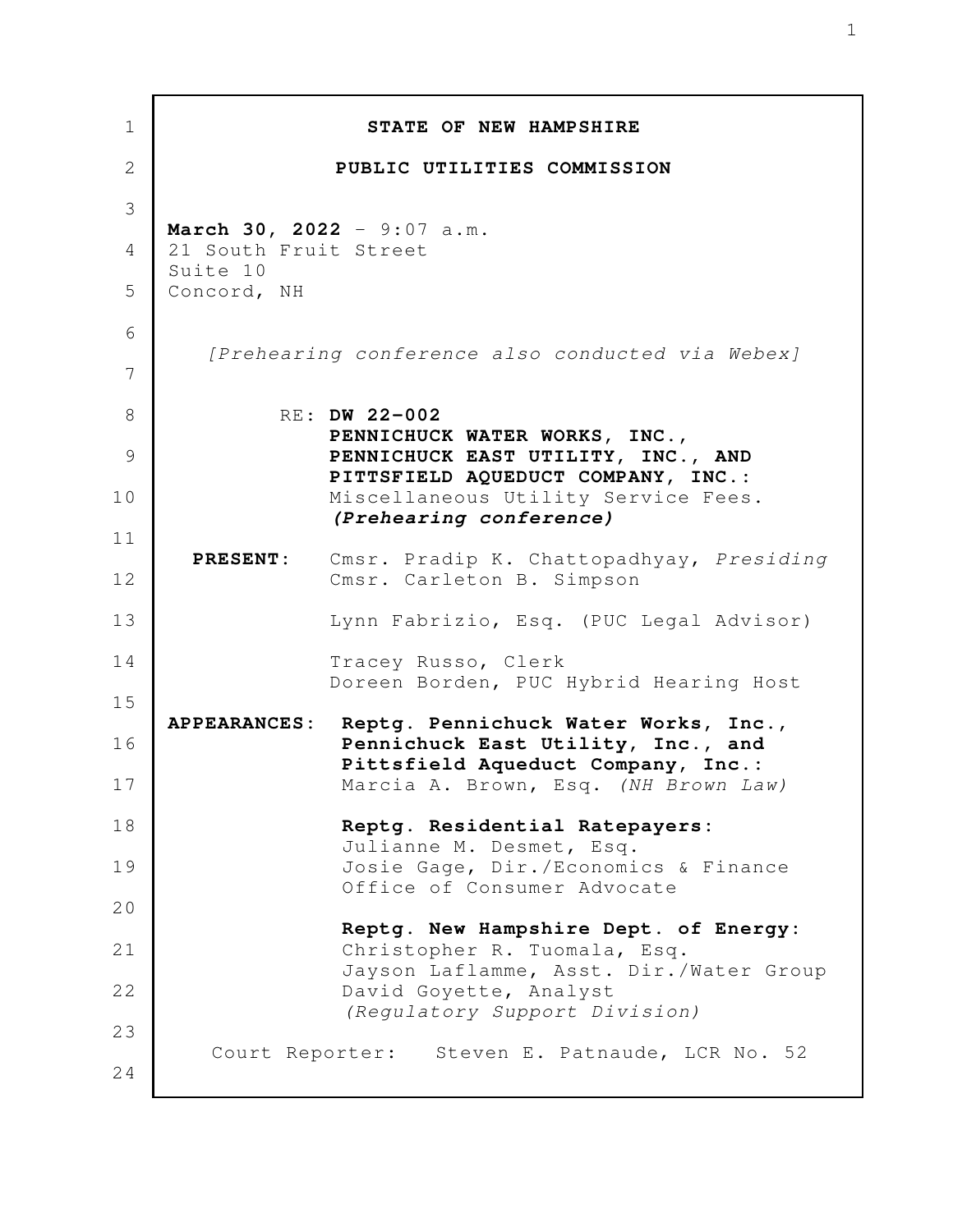**I N D E X PAGE NO. STATEMENTS OF PRELIMINARY POSITION BY:**  Ms. Brown 7, 14 Ms. Desmet 10 Mr. Tuomala 13 *QUESTIONS BY:* Commissioner Chattopadhyay 12 Summary statement by Cmsr. Chattopadhyay 18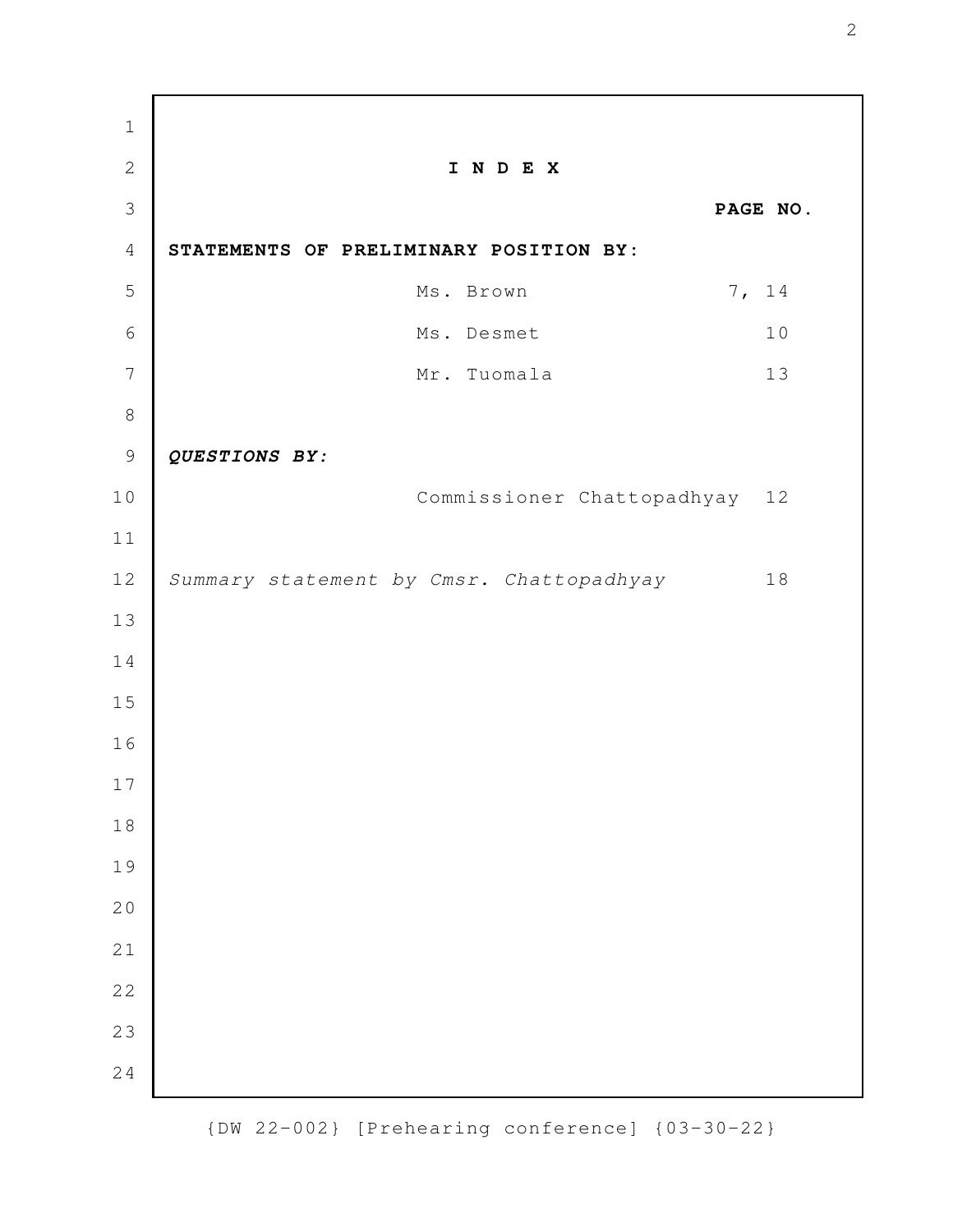| $\mathbf 1$ | PROCEEDING                                        |
|-------------|---------------------------------------------------|
| $\mathbf 2$ | CMSR. CHATTOPADHYAY: Good morning,                |
| 3           | everyone.                                         |
| 4           | MR. GOODHUE: Good morning.                        |
| 5           | CMSR. CHATTOPADHYAY: Folks can hear               |
| 6           | me? This is more about the folks on the screens?  |
| 7           | MS. RUSSO: Good morning.                          |
| $8\,$       | CMSR. CHATTOPADHYAY: I am Commissioner            |
| 9           | Chattopadhyay. And I will be conducting today's   |
| 10          | proceeding, as Chairman Goldner is not available. |
| 11          | I'm joined today by Commissioner Simpson.         |
| 12          | We are here this morning in Docket                |
| 13          | DE [DW?] 22-002 for a prehearing conference       |
| 14          | regarding a Petition for Approval of              |
| 15          | Miscellaneous Utility Service Fees by Pennichuck  |
| 16          | Water Works, Pennichuck East Utility, and         |
| 17          | Pittsfield Aqueduct Company. Following Order      |
| 18          | 26,585, which suspended proposed tariff rates,    |
| 19          | convened an adjudicative proceeding, and provided |
| 20          | notice for this prehearing conference. Following  |
| 21          | the prehearing conference, we understand that the |
| 22          | parties will hold a technical session to consider |
| 23          | pertinent matters, including proposing a          |
| 24          | procedural schedule.                              |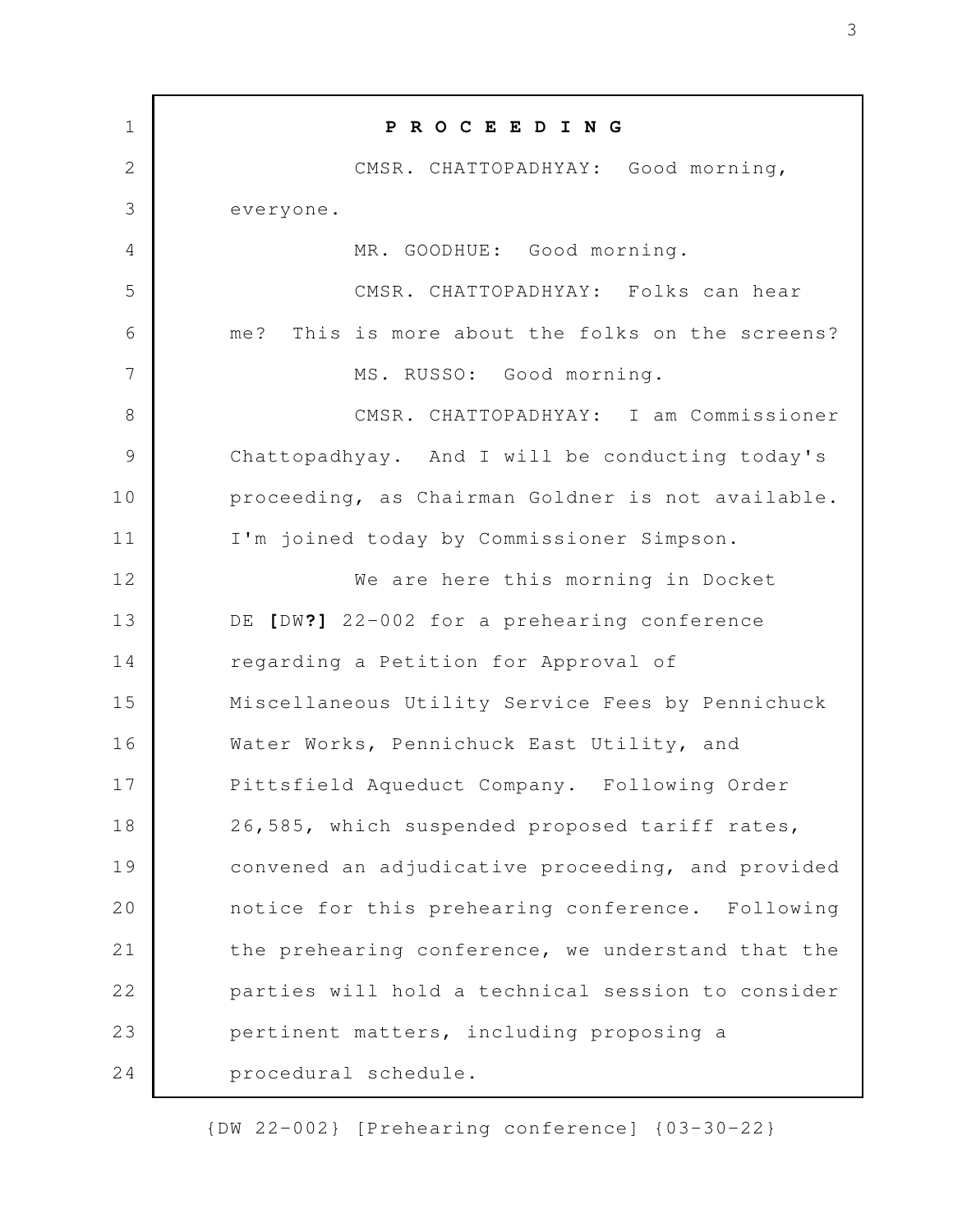So, I will go ahead with taking appearances. From the Company, please? MS. BROWN: Good morning, Commissioners Chattopadhyay and Simpson. It is good to be here in person. And my name is Marcia Brown. I am with N.H. Brown Law. And I am representing Pennichuck Water Works, Pennichuck East Utility, Pittsfield Aqueduct Company. And present for the Companies is Larry Goodhue, to my immediate right, who is the Chief Executive Officer and Chief Financial Officer of all three Companies; and to his right is George Torres, and George is the Controller, he also wears multiple hats, Corporate Controller, Treasurer, and Chief Accounting Officer. Thank you. CMSR. CHATTOPADHYAY: Thank you. OCA, please? MS. BROWN: Oh. I'm sorry, I had forgotten my virtual attendee. CMSR. CHATTOPADHYAY: Okay. MS. BROWN: Donald Ware is also joining us. Sorry about that, Don. And Don is Chief Operating Officer for all three Companies. 1 2 3 4 5 6 7 8 9 10 11 12 13 14 15 16 17 18 19 20 21 22 23 24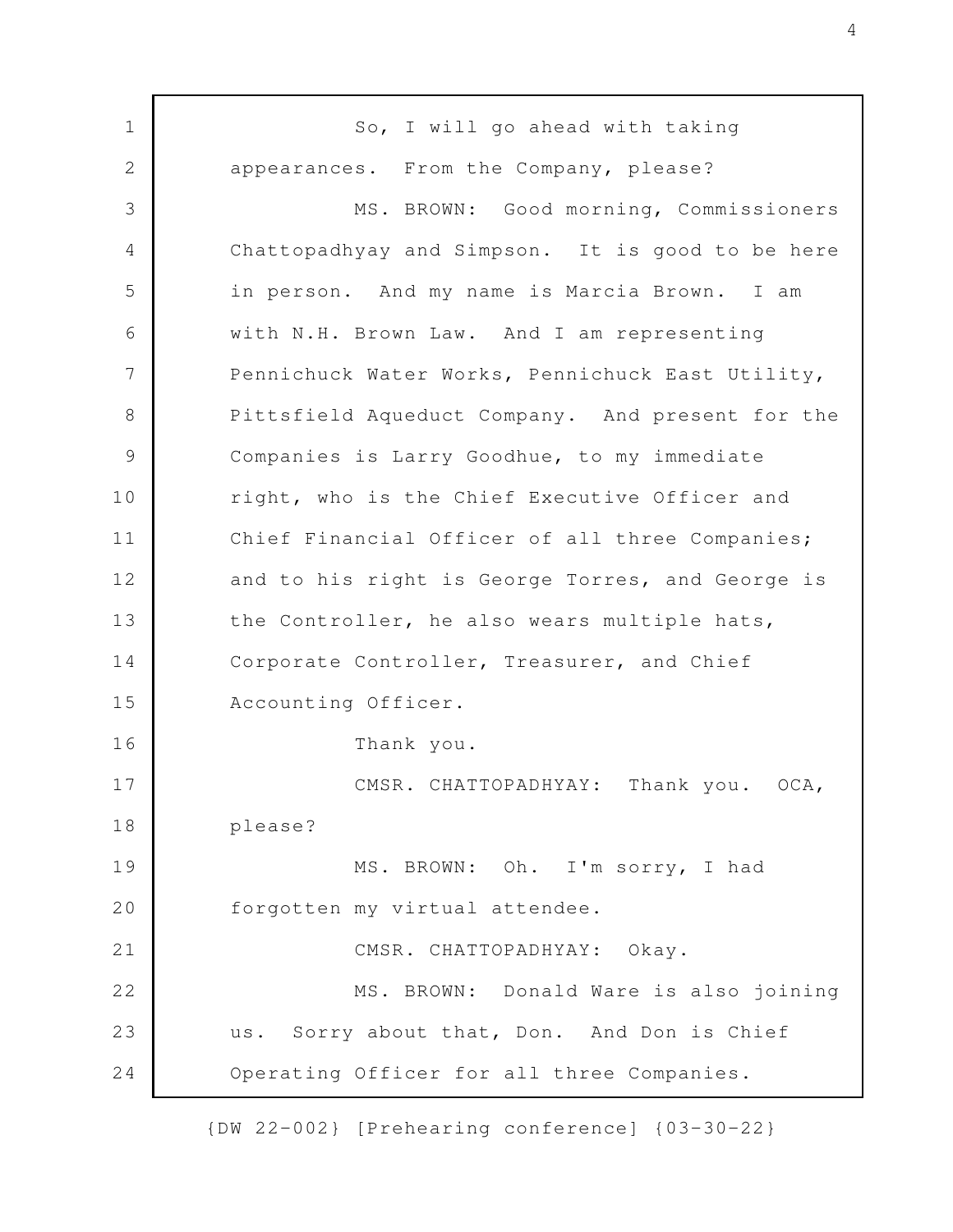Thank you. CMSR. CHATTOPADHYAY: Thank you. OCA, please. MS. DESMET: Yes. Good morning, Commissioners. Julianne Desmet, on behalf of the OCA. And with me is Ms. Josie Gage, who is the Director of Economics and Finance. CMSR. CHATTOPADHYAY: Thank you. Department of Energy? MR. TUOMALA: Good morning, Commissioners. Christopher Tuomala, attorney from the Department of Energy. With me I have Jayson Laflamme, Assistant Director of the Regulatory Division at the Department of Energy; and also with me is David Goyette, an analyst in the Regulatory Division. CMSR. CHATTOPADHYAY: Thank you. So, we will move on to preliminary matters, if there are any? [No verbal response.] CMSR. CHATTOPADHYAY: The Commission has not received, to our knowledge, any petitions to intervene regarding this matter. And, as I don't see any would-be intervenors here today, 1 2 3 4 5 6 7 8 9 10 11 12 13 14 15 16 17 18 19 20 21 22 23 24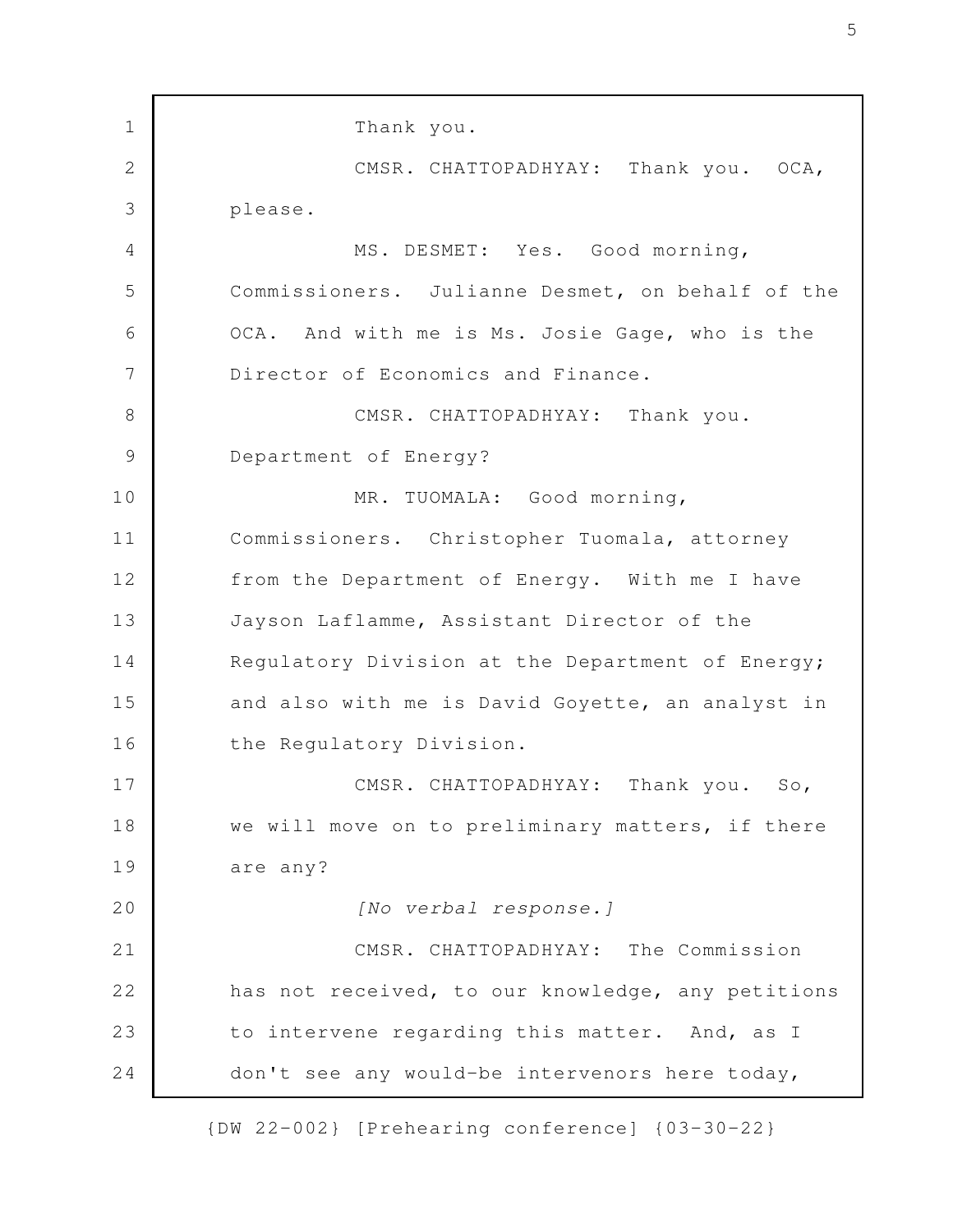but just want to make sure. I think that is the case, right? MS. BROWN: Yes. The Company is not aware of any intervenors, has not been served or received any emails or filings regarding any intervenors. So, I think it is accurate that there are no other parties, other than Department of Energy, OCA, and the Companies. CMSR. CHATTOPADHYAY: Thank you. Are there any motions this morning? MS. DESMET: Yes. If it would please the Commission, the OCA would like to make a motion or a request that the  $--$  excuse me  $--$  this Petition be dismissed and not moved forward. And I do have argument, if the Commission would entertain that? [Commissioner Chattopadhyay and Commissioner Simpson conferring.] CMSR. CHATTOPADHYAY: So, we would like you to put that in the initial statement portion. Okay? MS. DESMET: Okay. Thank you. CMSR. CHATTOPADHYAY: Yes. Is there anything else, as far as preliminary matters 1 2 3 4 5 6 7 8 9 10 11 12 13 14 15 16 17 18 19 20 21 22 23 24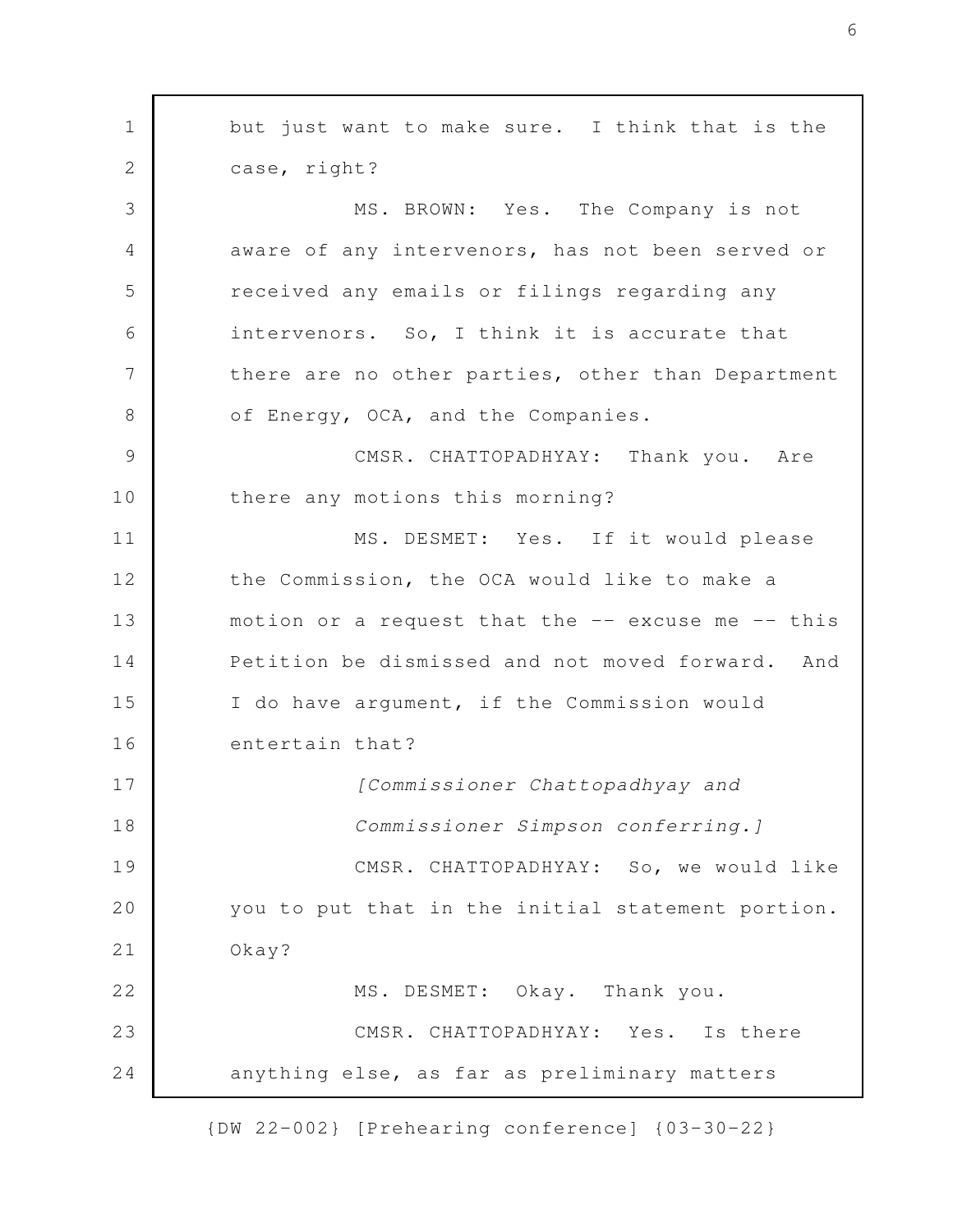goes? [No verbal response.] CMSR. CHATTOPADHYAY: No. So, let's proceed with the initial position statements. Attorney Brown. MS. BROWN: Thank you, Commissioners. I'd also just like to, for completeness, note that the affidavit of publication was filed by the Companies on February 18th, thereby, you know, effectuating due notice of this prehearing today. With respect to the filing, there are two components of the relief that is requested. Under RSA 378:3, if a utility needs to increase rates, they merely file tariffs. And, for the bulk of the miscellaneous utility fees, their service fees, that was the manner with which the Company attempted to effectuate the rate increase. But there was also a petition that was filed, because there is express Commission authority that is needed to look at Attachment A's to the testimony, the various petitions. With respect to "initiation of 1 2 3 4 5 6 7 8 9 10 11 12 13 14 15 16 17 18 19 20 21 22 23 24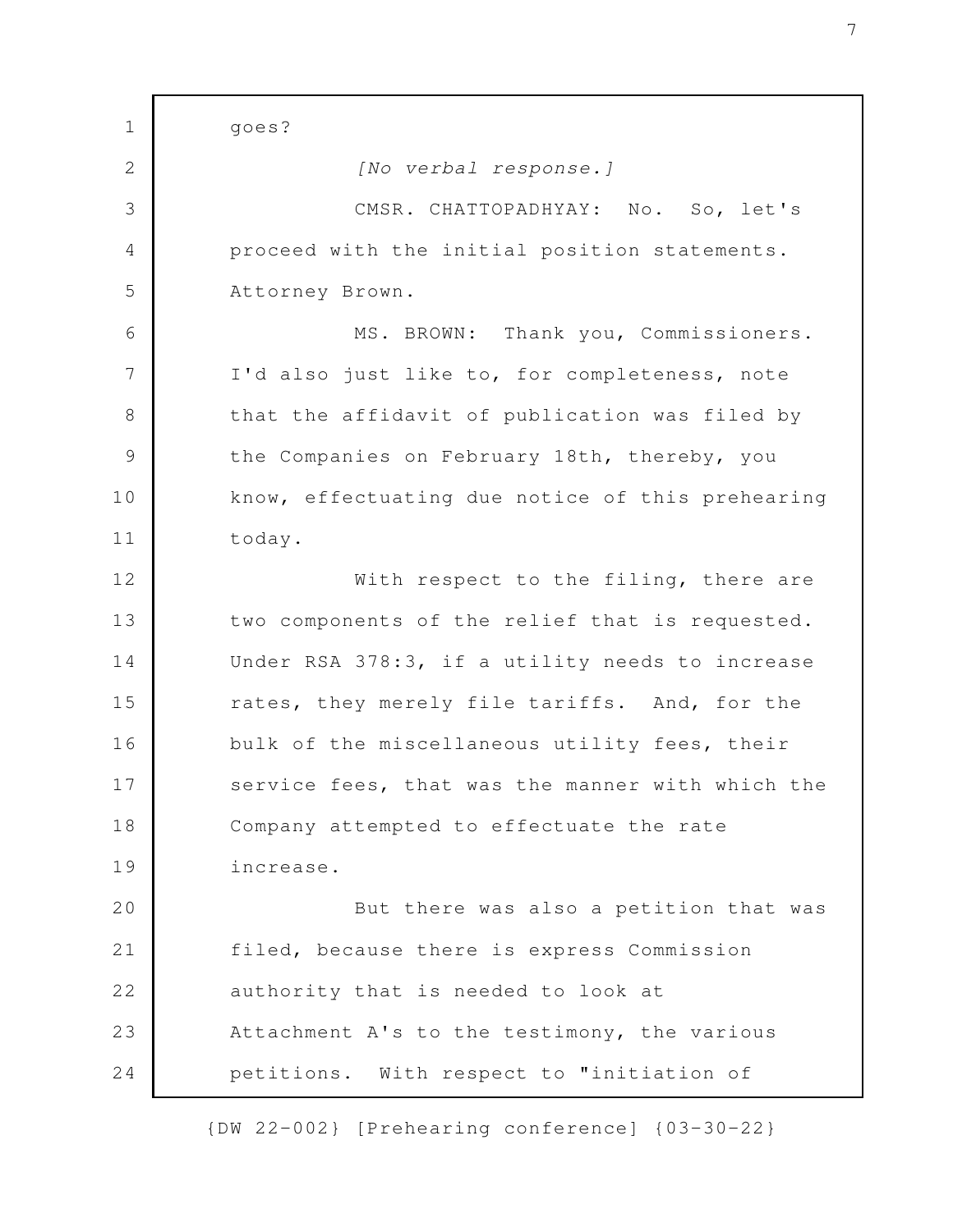service", the Company proposes to break that out into two sub charges: One for the new service and one for transfer of service. Because, over the years, it has collected enough granular data to know that it costs more to initiate a brand-new service than it does to pick up the phone and ask that a service  $-$  an account be transferred if someone moves. And, so, that's why you see a request for initiation of service to be broken up into two charges, rather than one. And, so, for that, that indeed needed a petition for express authority for the Commission to do that. But, as we know, the Commission has suspended the taking of the effect of the tariff rates. And, so, it all comes out in the wash, that we're under 378:7 and, you know, just and reasonableness of the rates. With respect to the just and reasonableness of the rates, as past dockets confirmed, these are cost-based rates. These are not rates that the Company earns a return and, indeed, at each rate case for these respective Companies. These specific rates are backed out 1 2 3 4 5 6 7 8 9 10 11 12 13 14 15 16 17 18 19 20 21 22 23 24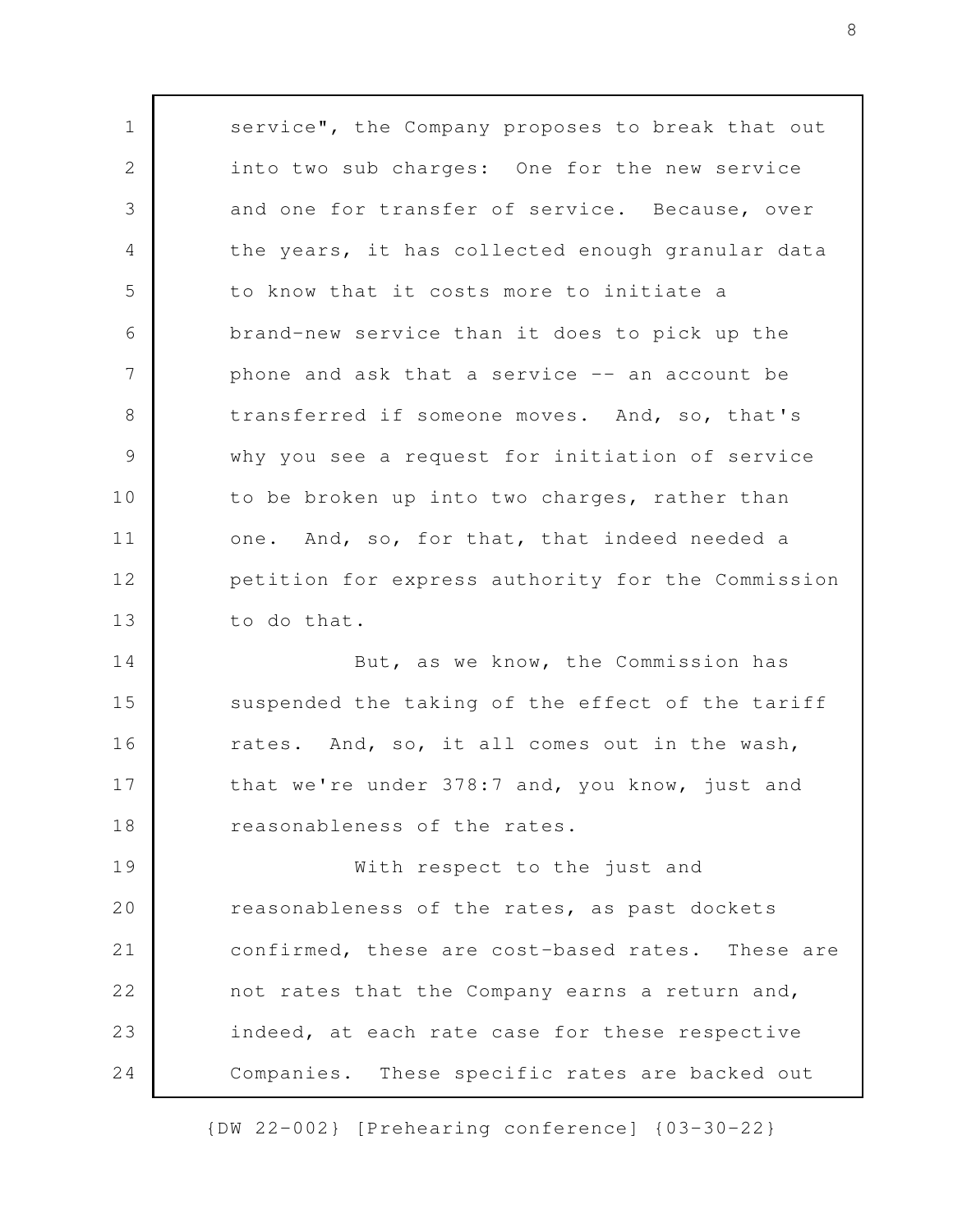of the revenue requirement.

1

| $\mathbf{2}$   | Now, the public policy behind that is            |
|----------------|--------------------------------------------------|
| 3              | that these charges are customer-specific. And it |
| $\overline{4}$ | makes sense for the customer causing that charge |
| 5              | to pay that charge, and no more. And, so, that   |
| 6              | is why these miscellaneous utility service fees  |
| 7              | are treated differently than any other revenues  |
| $8\,$          | that the Company receives and is, you know,      |
| $\mathcal{G}$  | authorized under the revenue requirement.        |
| 10             | And the cost-based nature of these is            |
| 11             | also explained in the testimony of Mr. Ware. And |
| 12             | the cost analysis is depicted on Attachment D.   |
| 13             | And, in the past, this is more of a auditing     |
| 14             | review, to make sure that these cost-based       |
| 15             | numbers are accurate, and the Company is         |
| 16             | calculating these charges correctly.             |
| 17             | Now, the last time these rates -- these          |
| 18             | service fees were updated was in 2009. So, it's  |
| 19             | been a while. So, it is about time that these    |
| 20             | fees be increased. And the Company looks forward |
| 21             | to the Department of Energy's review. I          |
| 22             | understand that the Office of Consumer Advocate  |
| 23             | has a potential motion to dismiss, but we would  |
| 24             | welcome their review. Because it's always good   |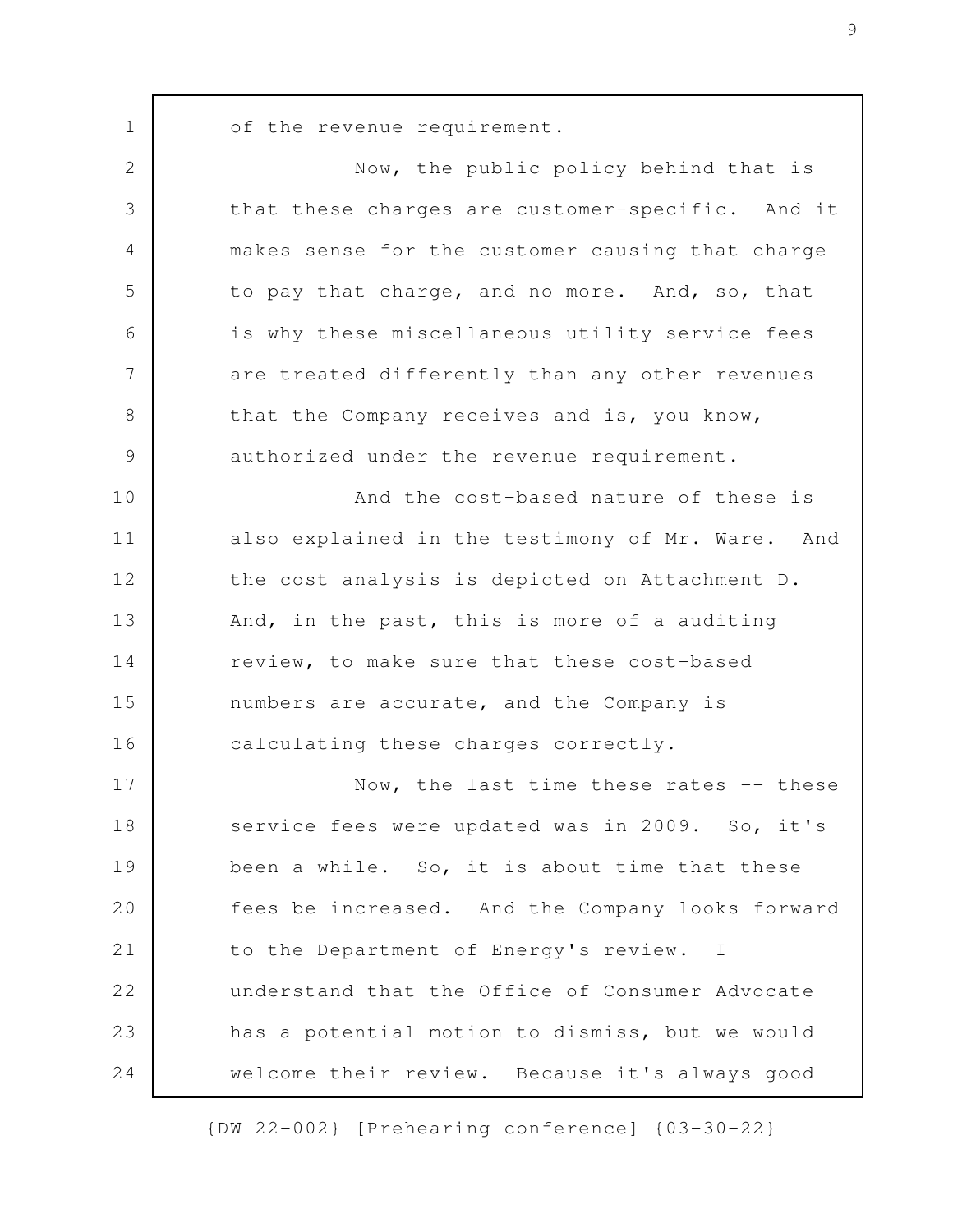to have a separate eyes, separate audit on these calculations. The Company does not -- is not aware that there are any errors or corrections that need to be made to these calculations. It believes that they are sound. But it's always good to have that extra review. And, so, with that, the Company looks forward to working with the other parties to this docket, hopefully, in a procedural schedule. But, if there is a motion to dismiss, then the Companies will respond in writing to that. Thank you. CMSR. CHATTOPADHYAY: Thank you. Ms. Desmet. MS. DESMET: Yes. Thank you again. As previously stated, the OCA's position today is that this Petition should be dismissed or rejected. These Companies have had recent rate cases. Pennichuck Water Works was a 2019 case, with a decision in the month of April 2021, that was an increase for the Company of 11.35 percent; Pennichuck East Utility had a rate case in 2020, with a decision that just came down in February of this year, that was a 16.79 1 2 3 4 5 6 7 8 9 10 11 12 13 14 15 16 17 18 19 20 21 22 23 24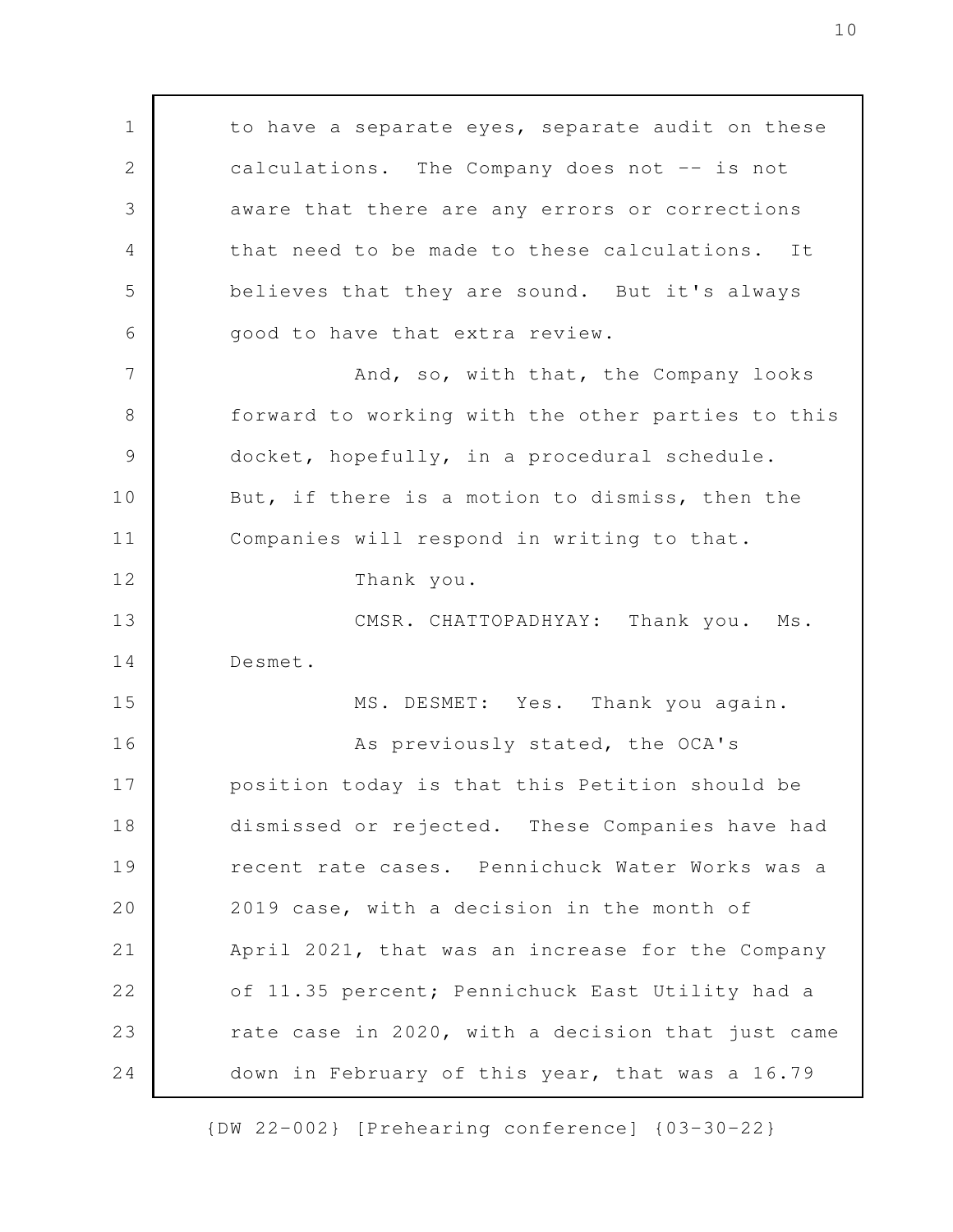percent increase for the utility; Pittsfield Aqueduct Company had a case in 2020 as well, with a decision in December of 2021, and that was a 5.45 percent increase. So, within a year, all of these Companies have had decisions on permanent rates.

1

2

3

4

5

6

Now, as the Commissioners have heard, it is true that these fees haven't been addressed since 2019 [sic]. However, it is the OCA's position that, in this instance, the Companies should have known they were inadequate, as they now claim they are, and they should have been examined in the context of a rate case. 7 8 9 10 11 12 13

It's OCA's position that this should not be coming now, after the fact of a rate case, and that it is single-issue ratemaking, and that is something that the Commission has not favored and routinely rejected. 14 15 16 17 18

Counsel did inform me of a case from 2009, that was DW 09-102, and that involved Pennichuck East Utility and Pittsfield Aqueduct Company, and that was the Petition for Miscellaneous Fees from 2009. And the difference in that case, from this case, is that Pennichuck 19 20 21 22 23 24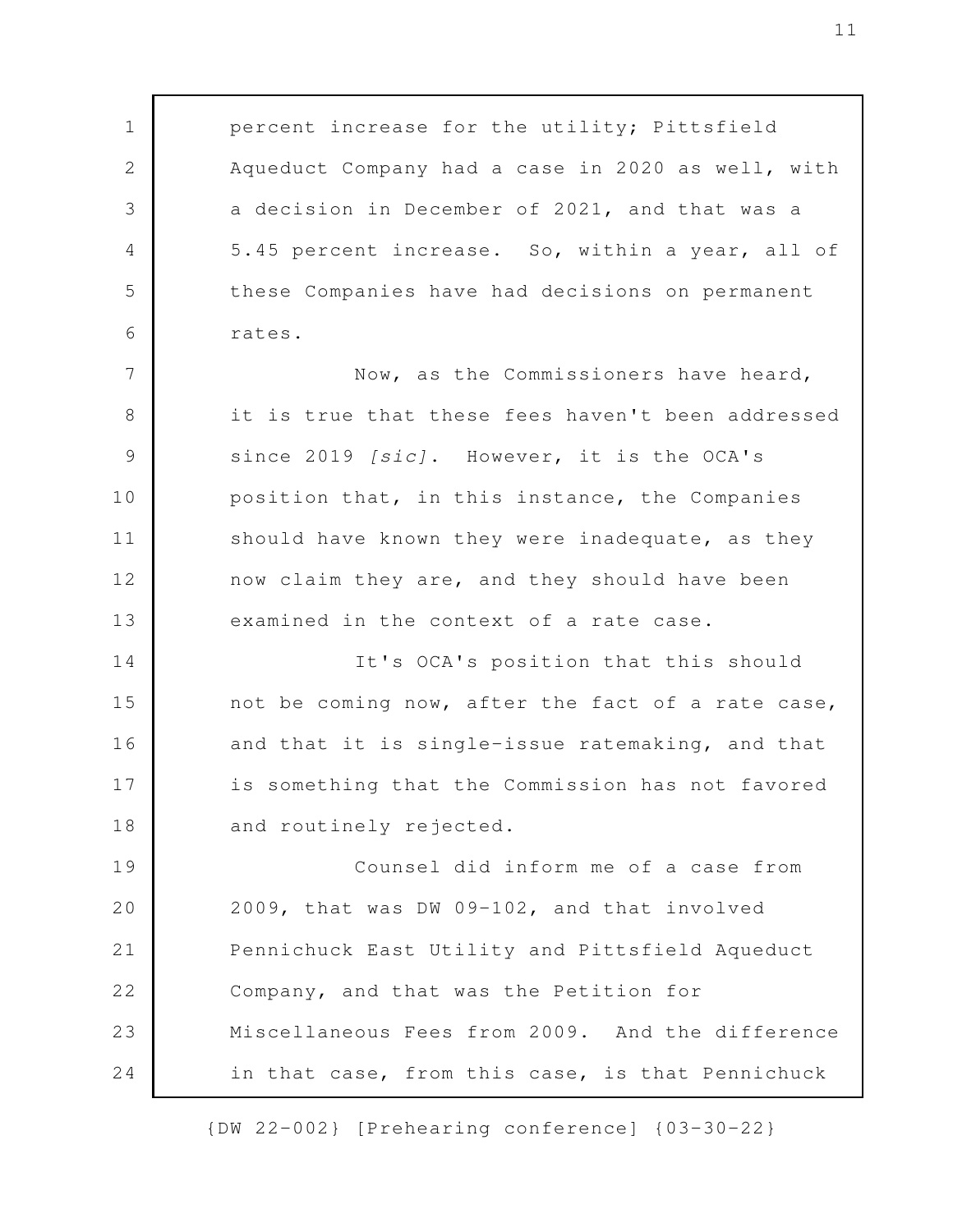Water Works at the time had a rate case going on, and that these were thoroughly being examined in that context. There is a Staff, now Department of Energy, recommendation in that 2009 docket that, yes, Pennichuck East and Pittsfield Aqueduct's fees should increase, but the difference was it said they should increase to maintain consistency between the Companies, because Pennichuck Water Works' fees were increasing within the context of the rate case. So, again, the fact that this is not in the context of any rate case, as it was in 2009, it is the OCA's position that this should be dismissed, because allowing increases in this manner leads to single-issue ratemaking. CMSR. CHATTOPADHYAY: Can I ask, does OCA intend to file a motion? MS. DESMET: Had not been considered, but we can certainly do so, if that is needed? CMSR. CHATTOPADHYAY: I think it would be helpful if something is filed in writing, because others would also get the opportunity to respond to it, the other stakeholders or other 1 2 3 4 5 6 7 8 9 10 11 12 13 14 15 16 17 18 19 20 21 22 23 24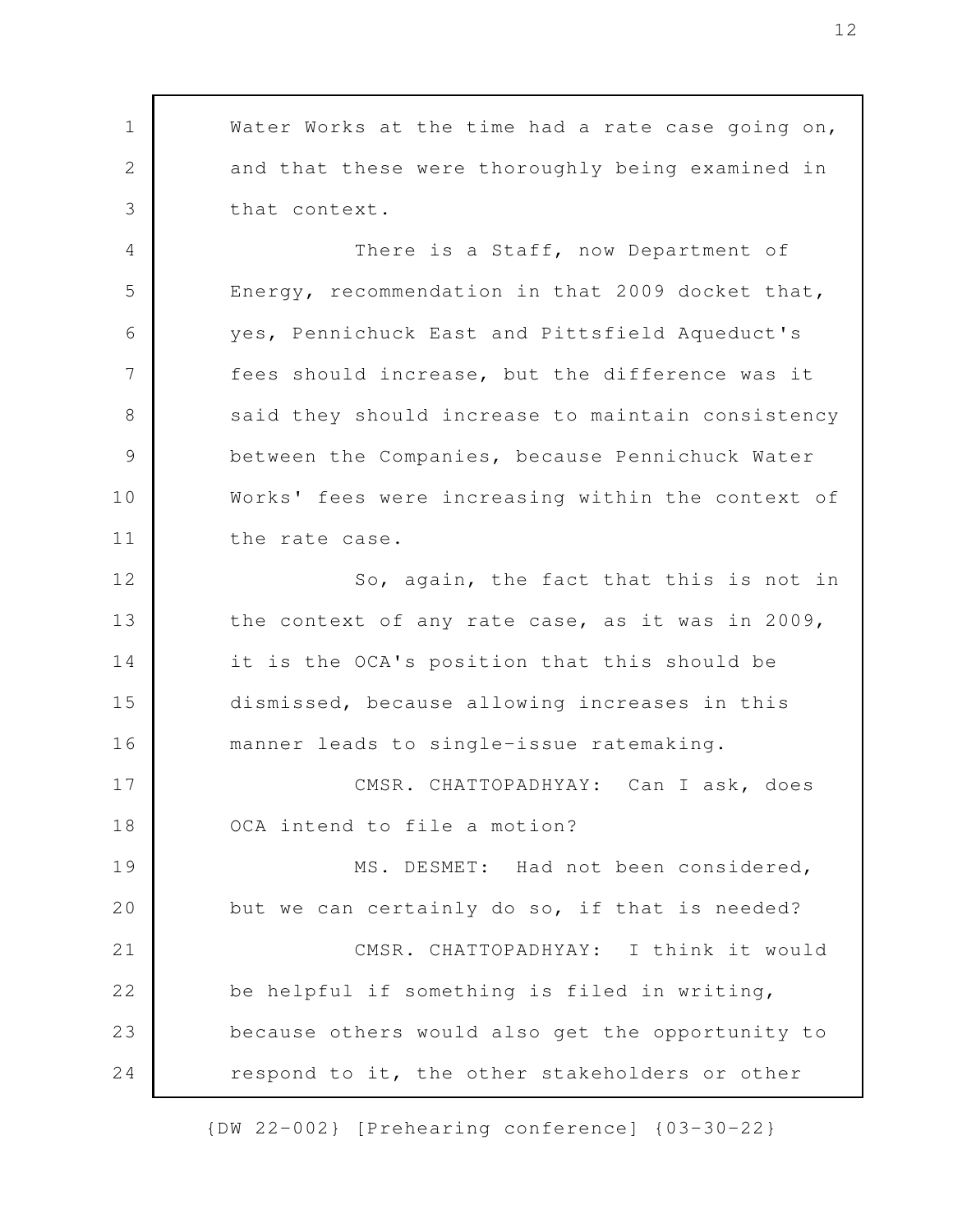parties. MS. DESMET: Yes. CMSR. CHATTOPADHYAY: So, I'll let, you know, the initial statements be done first, and then we'll come to that point. MS. DESMET: Okay. CMSR. CHATTOPADHYAY: Okay? MS. DESMET: Thank you. CMSR. CHATTOPADHYAY: Okay. So, please, for the Department of Energy. MR. TUOMALA: Thank you, Commissioner. The Department anticipated working with the parties to establish a procedural schedule, and the Department had considered issuing discovery on the charges. But, now, with the OCA's potential motion, we'd have to consider their position. And I agree with the Commission, I think it would be helpful in writing to see what that position is. We hadn't thought along the same lines of the OCA. But we have initially reviewed the Petition. We do have some questions. If this docket is to go forward, we anticipated a few rounds of discovery, a 1 2 3 4 5 6 7 8 9 10 11 12 13 14 15 16 17 18 19 20 21 22 23 24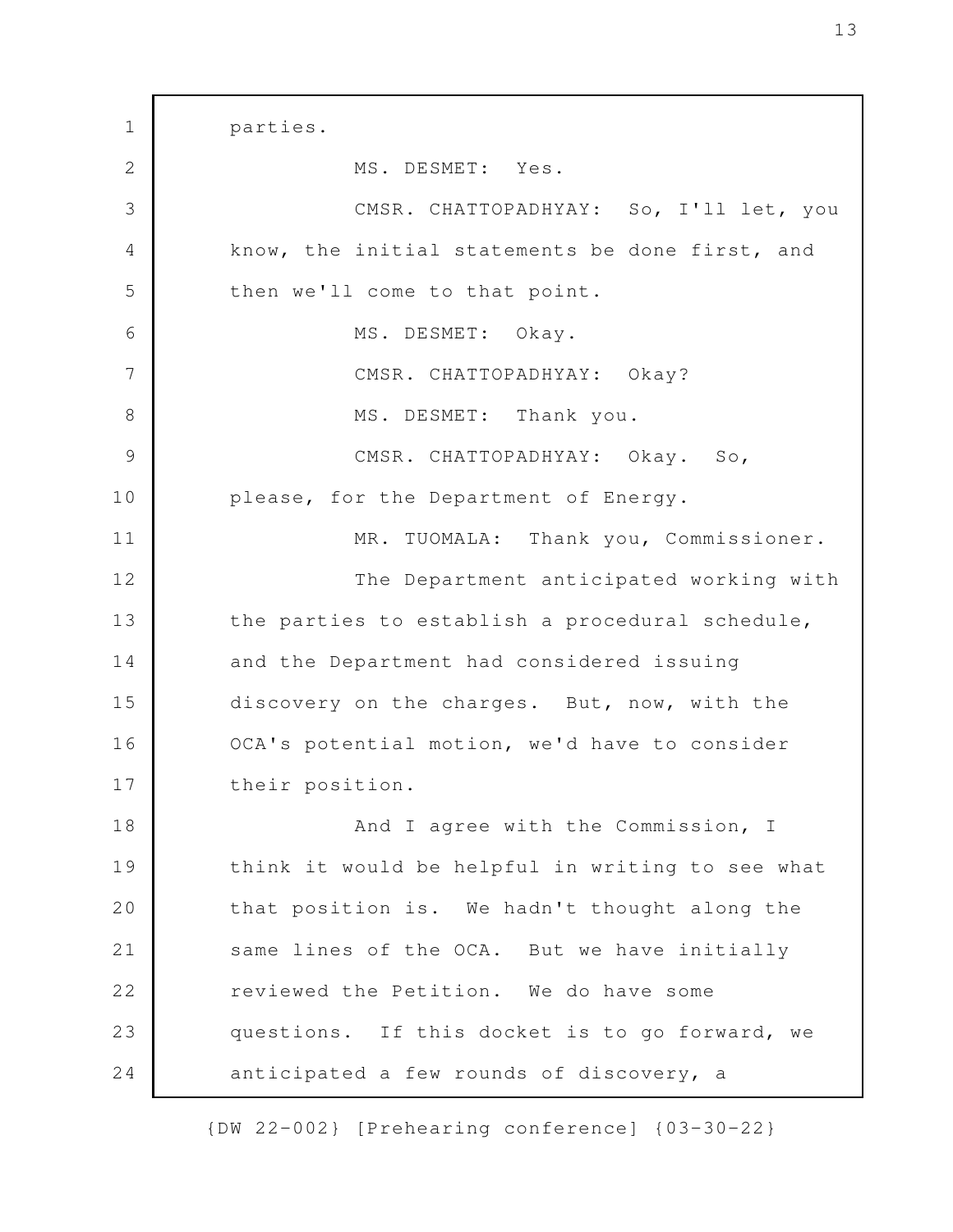technical session. We've been in communication with the Company, who graciously offered a potential procedural schedule. And we had agreed that that looked pertinent for this docket. So, we'll follow with a technical session, and depending on what discovery had uncovered, possibly supporting the Petition. Or, if there is a major difference from the Petition with the positions of the parties, possibly a settlement agreement at that time. But I believe that's a bit premature now with the OCA's Motion to Dismiss the Petition. But, in any case, we are prepared to go forward and discuss with the parties after the hearing. [Commissioner Chattopadhyay and Commissioner Simpson conferring.] CMSR. CHATTOPADHYAY: Yes, please. MS. BROWN: Commissioners, if the Company can just briefly respond, because we do have a motion, and it was included in the earliest preliminary statements. If I could just briefly respond to that, knowing that, hopefully, there will be a written motion coming, and then 1 2 3 4 5 6 7 8 9 10 11 12 13 14 15 16 17 18 19 20 21 22 23 24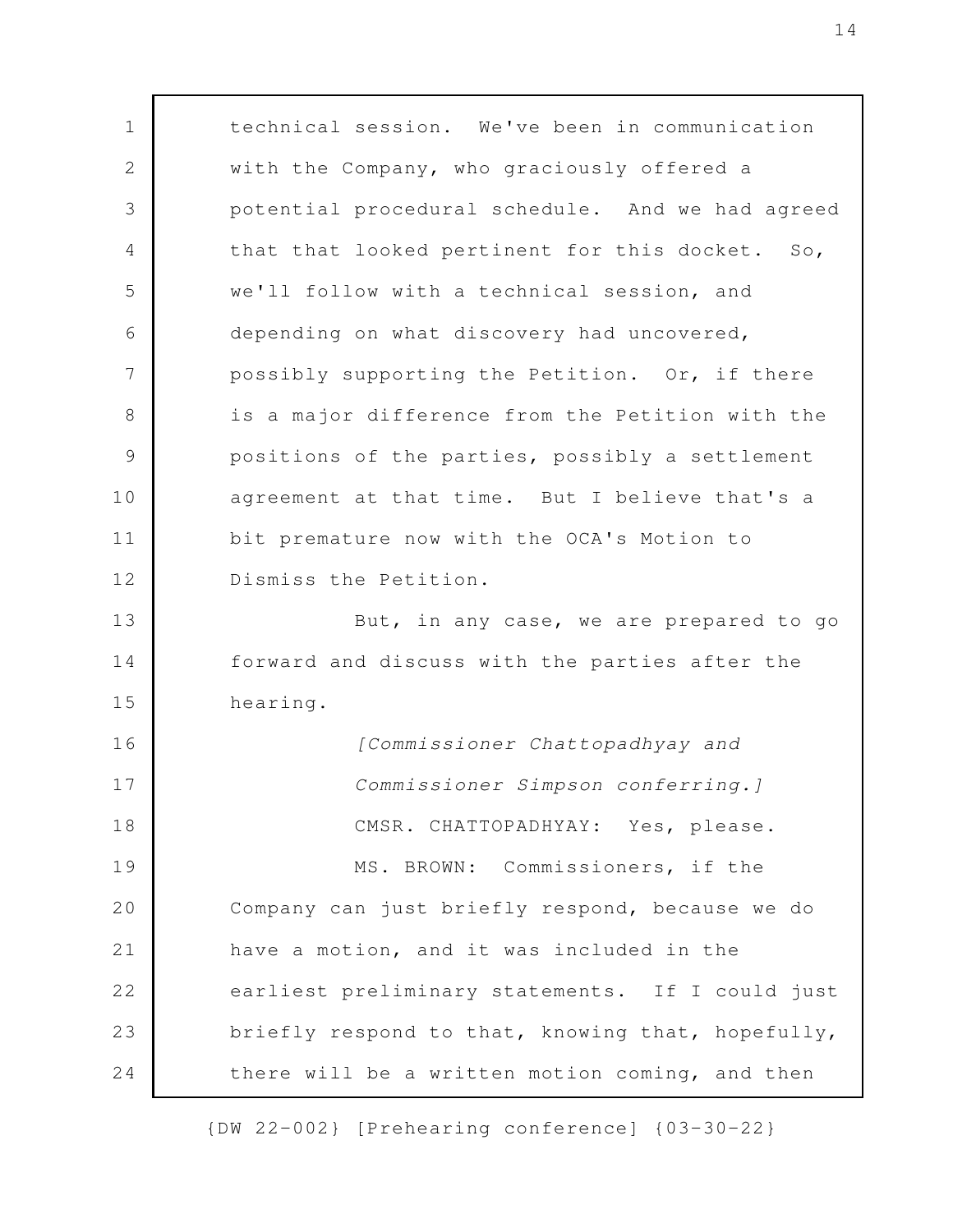we can, you know, properly respond to a more vetted argument. But, initially, the suggestion that "miscellaneous fees can only be changed in the context of a general rate case", I would make note that general rate cases are for changes in rates of general applicability. These are very specific rates. They're -- you know, the Commission has had a history of treating - reviewing them and treating these changes in context outside of rate cases. So, there is no rule that these have to be absorbed into the general rate case model, as seen in the 2009 docket. With respect to there being rate increases already, as we noted in the testimony and in the Petition, these are cost-based, and they are for the specific company that incurs these, there is no return. And the hope is to increase these, so there is no subsidy from other companies or other revenues subsidizing these, I guess, under-sufficient rates. So, and I would just also reaffirm that these are proformed out of the rate cases and the 1 2 3 4 5 6 7 8 9 10 11 12 13 14 15 16 17 18 19 20 21 22 23 24

{DW 22-002} [Prehearing conference] {03-30-22}

15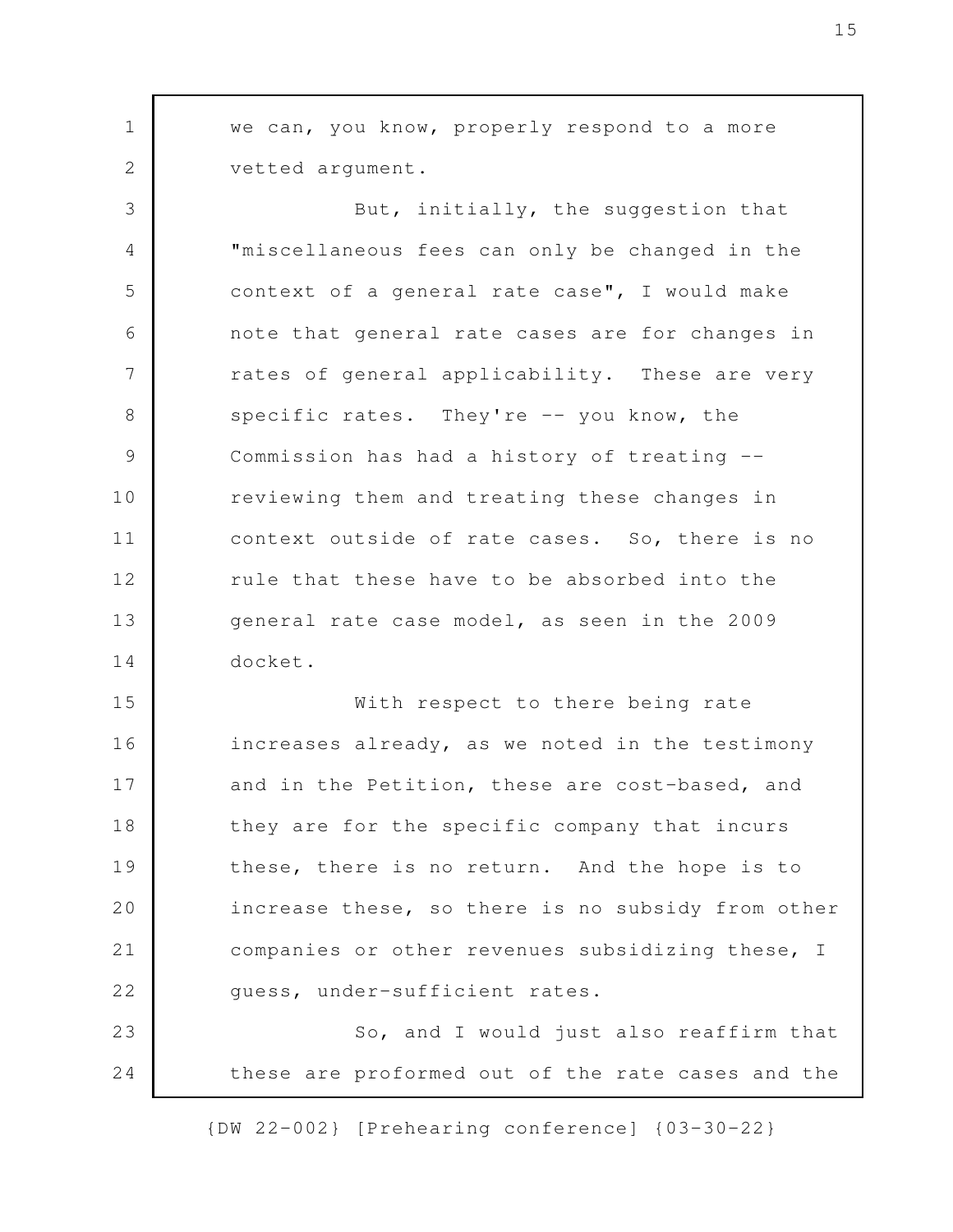revenue requirement. So, there's been a history of this Commission treating them separately. And we would just like to have this docket go forward, and not have it stalled, especially since it's going to be a few more years since - until PAC/PEU are in for a rate case. So, it is appropriate, since they are all tied at a hip, to go forward. But we will see what the motion arguments are and respond. But, just initially, those are my initial, I guess, objections to the motion to dismiss this case. Thank you. [Commissioner Chattopadhyay and Commissioner Simpson conferring.] CMSR. CHATTOPADHYAY: Thank you. I think what the Company shared, some of it might be part of the written response. So, I would definitely like or require the OCA to file a motion. And then, we will have responses from the Company and DOE. How much time do you think, I'm asking the OCA now, that you could be ready with a motion? 1 2 3 4 5 6 7 8 9 10 11 12 13 14 15 16 17 18 19 20 21 22 23 24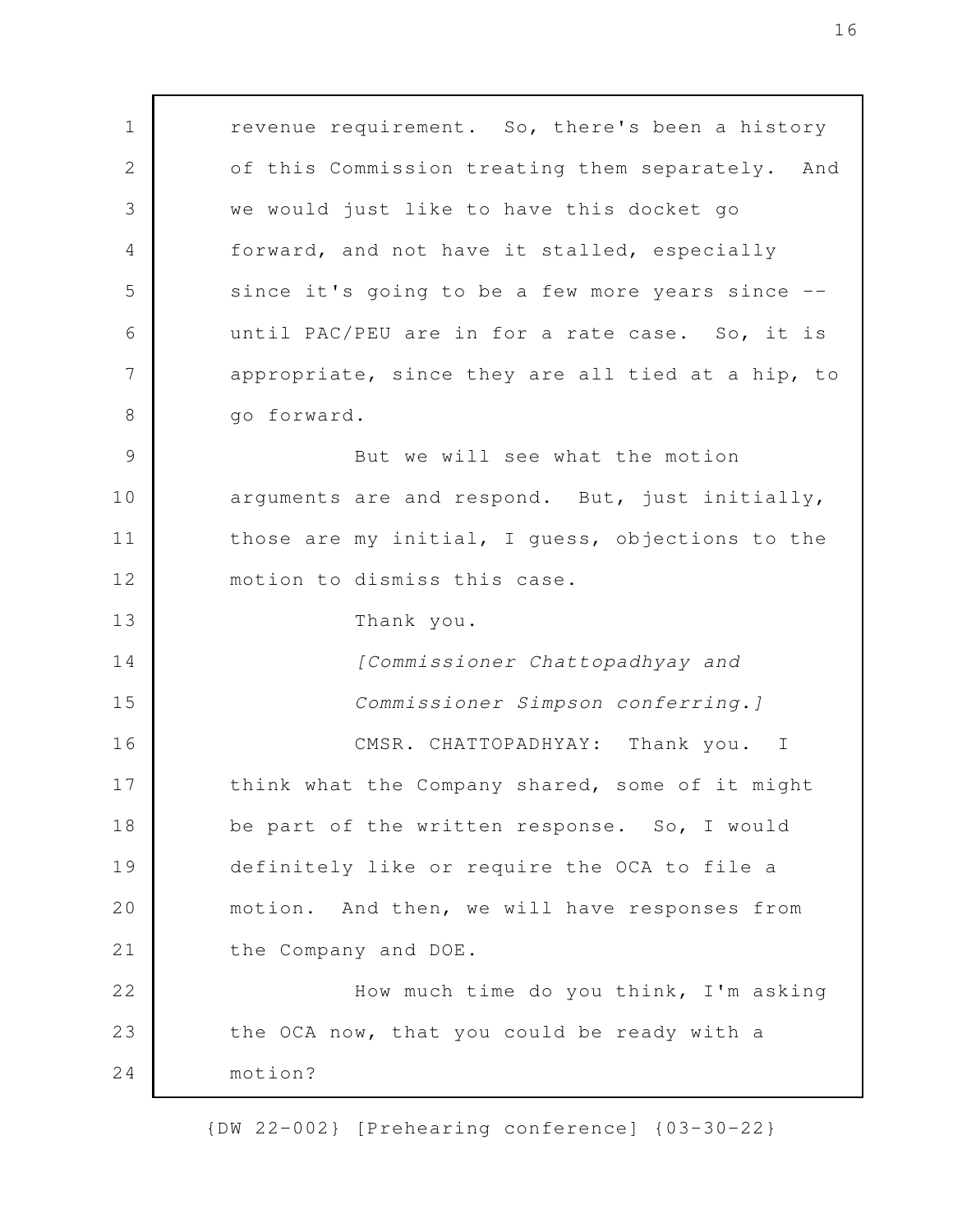MS. DESMET: I guess I don't know what general due course is. If a week is fine with everyone, -- CMSR. CHATTOPADHYAY: Okay. MS. DESMET: -- certainly a week. If it needs to be in by the end of this week, I can make that happen as well. So, if a week is a general timeframe, I would gladly have that timeframe, if that's appropriate. CMSR. SIMPSON: A week seems reasonable to me. CMSR. CHATTOPADHYAY: So, then, today is Wednesday, maybe by Tuesday? MS. DESMET: Yes. CMSR. CHATTOPADHYAY: Okay. Sorry. [Commissioner Chattopadhyay and Commissioner Simpson conferring.] MS. BROWN: Is that April 5th? CMSR. CHATTOPADHYAY: Yes. My screen went blank right when I was going to look at the date. CMSR. SIMPSON: Yes, it's April 5th. CMSR. CHATTOPADHYAY: Okay. And how much time do the parties -- do the others think 1 2 3 4 5 6 7 8 9 10 11 12 13 14 15 16 17 18 19 20 21 22 23 24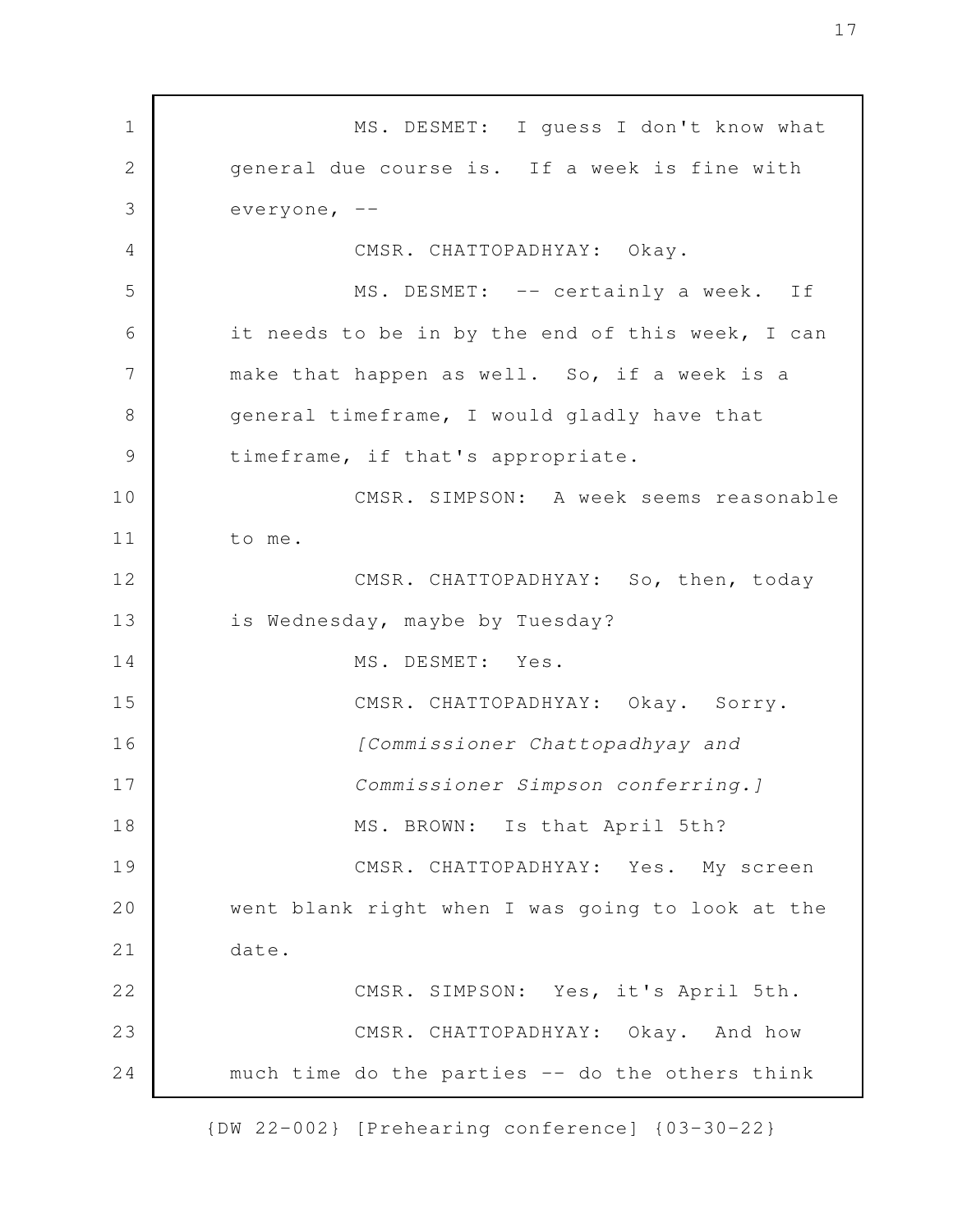they would need to respond? MS. BROWN: I believe the rules allot ten days, if my memory serves me. And I think that would be sufficient. CMSR. CHATTOPADHYAY: Okay. And that would be? MR. GOODHUE: April 15th. CMSR. CHATTOPADHYAY: April 15th. So, let's go with those dates. I think it's, I mean, clearly, this came up. And it's absolutely fine. Anything can come up during a hearing. I'm going to proceed with what I had, but we will try not to get into additional material that we think can be handled later. So, let me just -- so, thank you for all of that. As noted in Order 26,585, the Petition by the Companies raises the issue of whether the proposed changes to the Miscellaneous Utility Service Fees are just and reasonable as required under RSA 374:2 and RSA 378:5 and 7. The Petition suggests that the last time the Miscellaneous Rates were changed was roughly 13 years ago. Evolving economic 1 2 3 4 5 6 7 8 9 10 11 12 13 14 15 16 17 18 19 20 21 22 23 24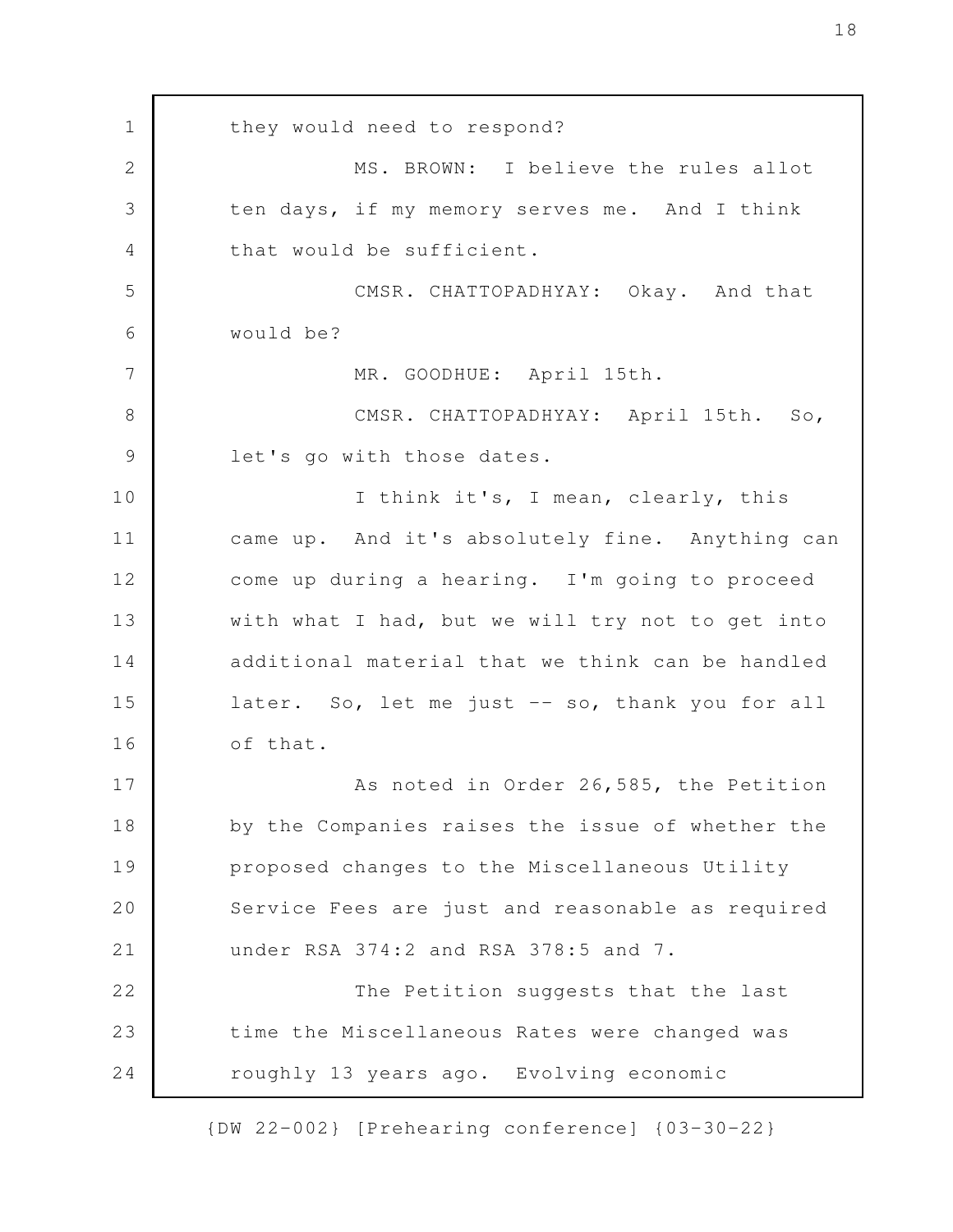circumstances, including inflationary trends, are expected to impact the costs associated with miscellaneous services, which appropriately should inform the rates going forward. We are looking forward to the procedural schedule being developed by the parties to allow proper discovery and consideration of the issues, such as actual trends in the costs associated with the miscellaneous services, trends in cross subsidization of these services, and the demonstrated appropriateness at-large of the cost estimates that inform the rates proposed by the Companies, going forward. Now, what I've shared here is, is just trying to keep a parallel track open. And, when we have the material, we'll be able to proceed accordingly. Okay? So, we will -- I don't think, but I'll still ask you, if you have any questions or anything to  $-$ CMSR. SIMPSON: I don't, Commissioner Chattopadhyay. At this time, I'll hold on further questions. Look forward to reviewing the 1 2 3 4 5 6 7 8 9 10 11 12 13 14 15 16 17 18 19 20 21 22 23 24